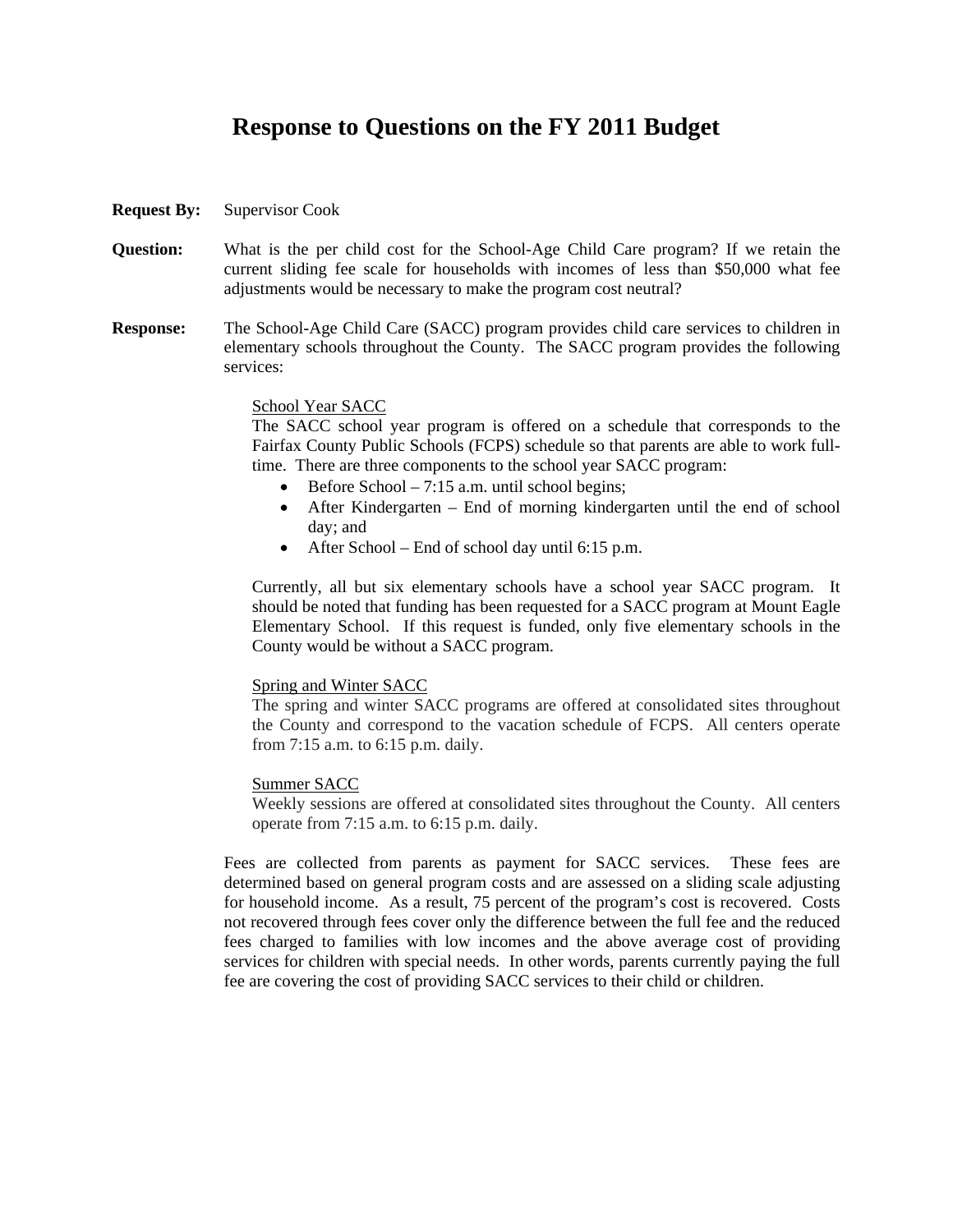In FY 2009, actual expenditures were \$39.3 million offset by revenues of \$28.7 million for a net cost to the County of \$10.6 million. In order to make the program cost neutral a number of options could be considered. One option would be to apply the rate increase to only those families with an Adjusted Household Income of \$50,000 and over. In this option a 44 percent increase is required. This fee increase would apply to all SACC services. Using the school year SACC program as an example, full paying families with one child in the After School program would pay \$128 more per month for services.

A second option would be to apply the rate increase to all income levels on the sliding fee scale. In this option, a fee increase of 37 percent would be applied to all income levels. This fee increase would apply to all SACC services. Using the school year SACC program as an example, full paying families with one child in the After School program would pay \$107 more per month for services. The table below illustrates potential rate impacts to all three components of the school year SACC program. Please note that the current rate for the Adjusted Household Income of \$50,000 and over represents the actual cost per child; however, if rates were increased to recover the full cost of the program, families with Adjusted Household Income of \$32,000 and over would be paying a higher rate than the actual cost per child.

|                         | <b>Before School</b><br>$(1$ Child) |                                     | After Kindergarten<br>$(1$ Child) |                                     | <b>After School</b><br>$(1$ Child) |                                     |
|-------------------------|-------------------------------------|-------------------------------------|-----------------------------------|-------------------------------------|------------------------------------|-------------------------------------|
| <b>Adjusted</b>         | Current                             | <b>Including</b><br><b>37% Rate</b> | Current                           | <b>Including</b><br><b>37% Rate</b> | <b>Current</b>                     | <b>Including</b><br><b>37% Rate</b> |
| <b>Household Income</b> | Rate                                | <b>Increase</b>                     | Rate                              | <b>Increase</b>                     | Rate                               | <b>Increase</b>                     |
| \$50,000 and over       | \$131                               | \$179                               | \$290                             | \$397                               | \$290                              | \$397                               |
| \$45,000 - \$49,999     | \$128                               | \$175                               | \$284                             | \$389                               | \$284                              | \$389                               |
| \$40,000 - 44,999       | \$125                               | \$171                               | \$276                             | \$378                               | \$276                              | \$378                               |
| $$36,000 - 39,999$      | \$116                               | \$159                               | \$250                             | \$343                               | \$250                              | \$343                               |
| \$32,000 - 35,999       | \$106                               | \$145                               | \$230                             | \$315                               | \$230                              | \$315                               |
| \$28,999 - 31,999       | \$93                                | \$127                               | \$208                             | \$285                               | \$208                              | \$285                               |
| \$25,000 - 27,999       | \$85                                | \$116                               | \$187                             | \$256                               | \$187                              | \$256                               |
| \$22,000 - 24,999       | \$66                                | \$90                                | \$146                             | \$200                               | \$146                              | \$200                               |
| $$18,000 - 21,999$      | \$47                                | \$64                                | \$105                             | \$144                               | \$105                              | \$144                               |
| \$14,000 - 17,999       | \$26                                | \$36                                | \$72                              | \$99                                | \$72                               | \$99                                |
| $$13,999$ and below     | \$7                                 | \$10                                | \$11                              | \$15                                | \$11                               | \$15                                |

**Standard School Year 2009-2010 Monthly Fee Schedule<sup>1</sup>**

<sup>1</sup> Since fees are already set to recover the program costs, making such an adjustment would represent a departure from the current policy of only charging parents the actual cost of the SACC services.